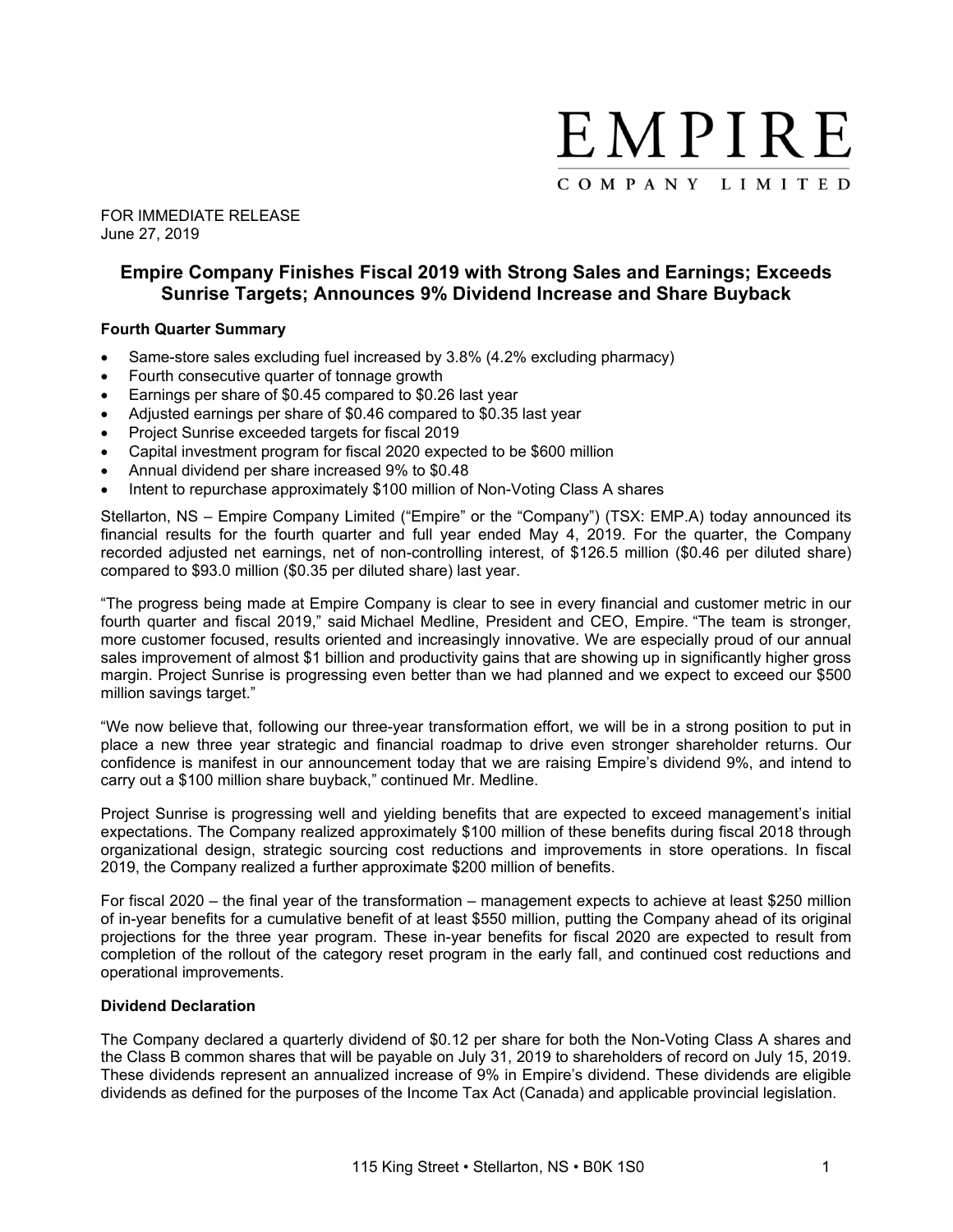## **Normal Course Issuer Bid ("NCIB")**

The Company has filed a notice of intention with the Toronto Stock Exchange ("TSX") to purchase for cancellation up to 3,500,000 Non-Voting Class A shares representing approximately 2.0 percent of those outstanding, subject to obtaining regulatory approval. The purchases will be made through the facilities of the TSX and/or any alternative trading systems to the extent they are eligible. As of June 26, 2019, 173,663,969 Non-Voting Class A shares are issued and outstanding. The price that Empire will pay for any such shares will be the market price at the time of acquisition. Purchases may commence on July 2, 2019, and shall terminate not later than July 1, 2020.

The Company believes that repurchasing shares at the prevailing market prices is a worthwhile use of funds and in the best interests of Empire and its shareholders. Empire did not acquire any of its Non-Voting Class A shares in the past 12 months under normal course issuer bids.

The average daily trading volume (the "ADTV") of the Non-Voting Class A shares was 554,024 on the TSX over the last six completed calendar months. Accordingly, under the policies of the TSX, Empire is entitled to purchase, during any one trading day, up to 138,506 Non-Voting Class A shares (being 25 percent of the ADTV of the Non-Voting Class A shares). Empire is entitled to purchase a larger amount of Non-Voting Class A shares per calendar week, subject to the maximum number that may be acquired under the normal course issuer bid, if the transaction meets the block purchase exception under the TSX rules.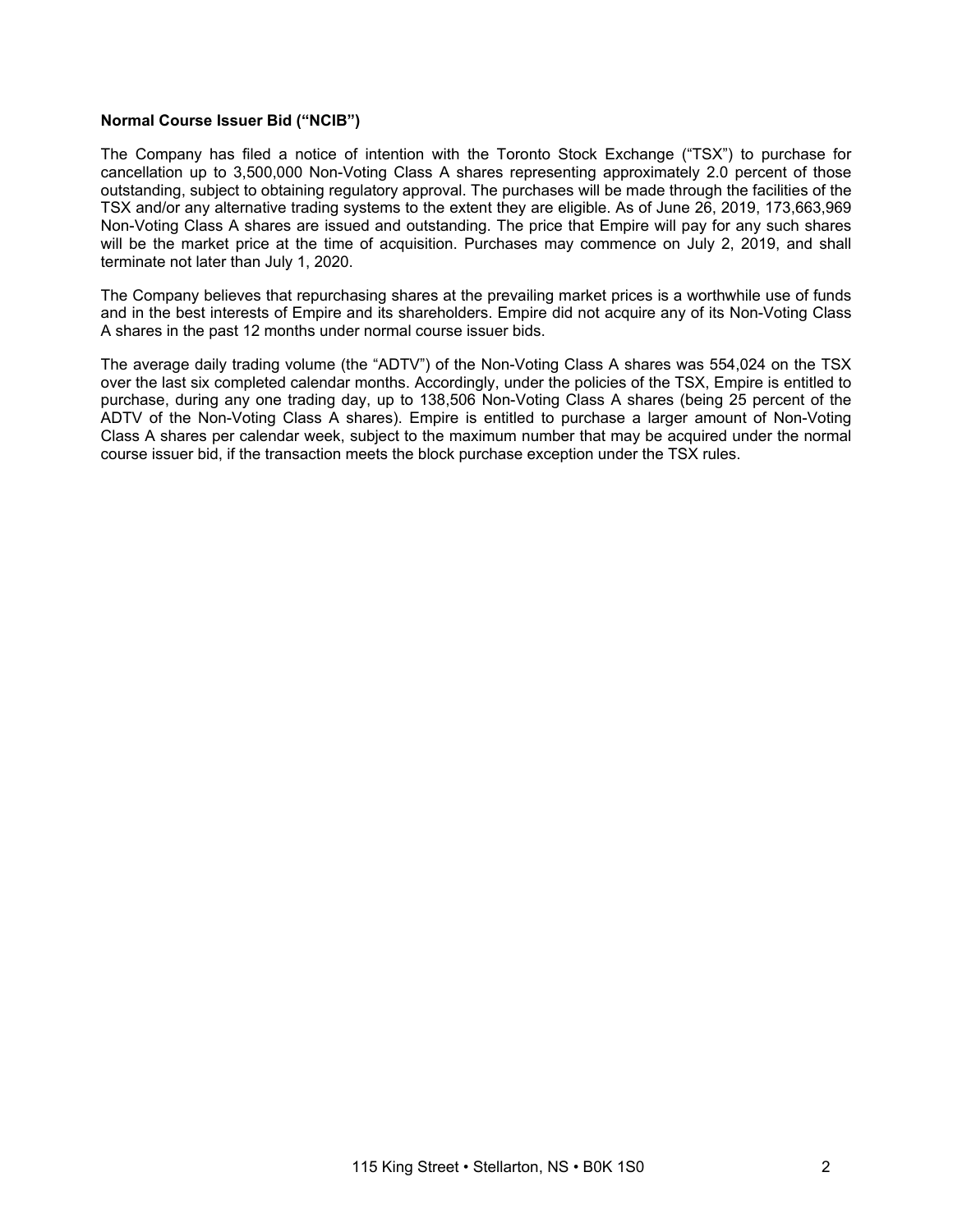# **CONSOLIDATED OPERATING RESULTS**

|                                              |               | 13 Weeks Ended     |                        |                | 52 Weeks Ended     |                        |
|----------------------------------------------|---------------|--------------------|------------------------|----------------|--------------------|------------------------|
| (\$ in millions, except per                  | May 4,        | May 5,             | \$                     | May 4,         | May 5,             | \$                     |
| share amounts)                               | 2019          | 2018               | Change                 | 2019           | 2018               | Change                 |
| Sales                                        | \$<br>6,220.4 | \$<br>5,886.1 \$   | 334.3                  | \$<br>25,142.0 | \$<br>24,214.6     | \$<br>927.4            |
| Gross profit <sup>(1)</sup>                  | 1,577.5       | 1,451.3            | 126.2                  | 6,083.6        | 5,900.5            | 183.1                  |
| Operating income                             | 194.2         | 110.6              | 83.6                   | 652.3          | 346.5              | 305.8                  |
| Adjusted operating income <sup>(1)</sup>     | 200.3         | 139.7              | 60.6                   | 683.6          | 601.7              | 81.9                   |
| EBITDA <sup>(1)</sup>                        | 300.1         | 217.8              | 82.3                   | 1,069.5        | 785.7              | 283.8                  |
| Adjusted EBITDA <sup>(1)</sup>               | 300.1         | 240.4              | 59.7                   | 1,076.2        | 1,014.7            | 61.5                   |
| Net earnings $(2)$                           | 122.1         | 71.0               | 51.1                   | 387.3          | 159.5              | 227.8                  |
| Adjusted net earnings <sup>(1)(2)</sup>      | 126.5         | 93.0               | 33.5                   | 410.0          | 344.3              | 65.7                   |
|                                              |               |                    |                        |                |                    |                        |
| Diluted earnings per share<br>$EPS^{(2)(3)}$ | \$<br>0.45    | \$<br>0.26         | \$<br>0.19             | \$<br>1.42     | \$<br>0.59         | \$<br>0.83             |
| Adjusted EPS <sup>(1)(2)</sup>               | \$<br>0.46    | \$<br>0.35         | \$<br>0.11             | \$<br>1.50     | \$<br>1.27         | \$<br>0.23             |
|                                              |               |                    |                        |                |                    |                        |
| Diluted weighted average number of shares    |               |                    |                        |                |                    |                        |
| outstanding (in millions)                    | 272.8         | 272.2              |                        | 272.6          | 272.1              |                        |
| Dividend per share                           | \$<br>0.110S  | 0.105              |                        | \$<br>0.440    | \$<br>0.420        |                        |
|                                              |               |                    | 13 Weeks Ended         |                | 52 Weeks Ended     |                        |
|                                              |               | <b>MALL 4 9040</b> | $M_{\odot}$ , $E$ 0040 |                | <b>MALL 4 9040</b> | $M_{\odot}$ , $E$ 0040 |

|                                                      | TS MEERS EIIGEG |             | <b>DZ WEEKS ENGEG</b> |             |
|------------------------------------------------------|-----------------|-------------|-----------------------|-------------|
|                                                      | May 4, 2019     | May 5, 2018 | May 4, 2019           | May 5, 2018 |
| Same-store sales <sup>(1)</sup> growth               | 3.2%            | 0.5%        | 2.8%                  | 0.8%        |
| Same-store sales growth, excluding fuel              | 3.8%            | $0.0\%$     | 2.7%                  | 0.5%        |
| Same-store sales growth, excluding fuel and pharmacy | 4.2%            | 0.3%        | 3.2%                  | 0.7%        |
| Gross margin <sup>(1)</sup>                          | 25.4%           | 24.7%       | 24.2%                 | 24.4%       |
| EBITDA margin $(1)$                                  | 4.8%            | 3.7%        | 4.3%                  | $3.2\%$     |
| Adjusted EBITDA margin <sup>(1)</sup>                | 4.8%            | 4.1%        | 4.3%                  | 4.2%        |
| Effective income tax rate                            | 25.5%           | 13.7%       | 25.7%                 | 23.8%       |

*(1) See "Non-GAAP Financial Measures & Financial Metrics" section of this News Release.* 

*(2) Net of non-controlling interest.* 

*(3) Earnings per share ("EPS").* 

*Empire's results for the fiscal year ended May 4, 2019 include Farm Boy operations as of December 10, 2018. All metrics, including same-store sales, include the consolidation of Farm Boy operations.*

#### **Sales**

Sales for the fourth quarter increased by 5.7% driven by stronger performance across the business and the incorporation of Farm Boy results. Internal food inflation was positive and tonnage increased for the fourth consecutive quarter, the highest in almost nine years. These increases were partially offset by store closures in Western Canada, the deflationary impact of healthcare reform on pharmacy sales and lower fuel prices.

Sales for the fiscal year ended May 4, 2019 increased by 3.8% driven by stronger performance across the business, the incorporation of Farm Boy results and increased fuel prices. These increases were partially offset by the previously mentioned effects of store closures in Western Canada and the deflationary impact of healthcare reform.

#### **Gross Profit**

Gross profit increased by 8.7% and 3.1% for the fourth quarter and fiscal year ended May 4, 2019, respectively. These increases are a result of higher sales, the incorporation of Farm Boy results and benefits from the initial rollout of the category reset program. This was partially offset by store closures in Western Canada and lower margins in the Company's pharmacy business.

Gross margin for the fourth quarter increased to 25.4% from 24.7% last year as a result of category reset benefits and positive margin rate contributions from the inclusion of Farm Boy results.

Gross margin for the fiscal year ended May 4, 2019 decreased to 24.2% compared to 24.4% in the prior year as a result of lower margin fuel sales increases and the effect of sales mix between banners.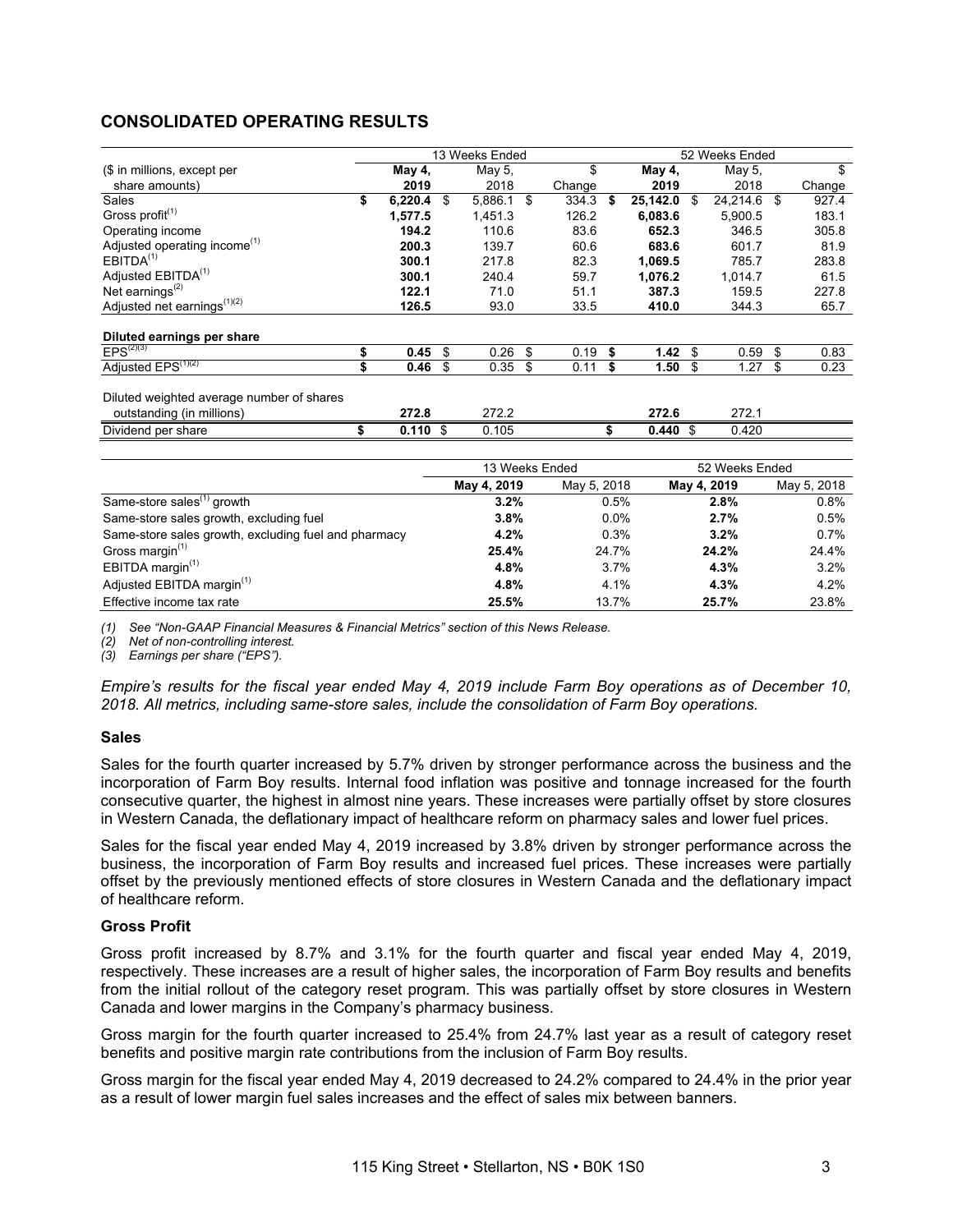## **Operating Income**

Operating income increased by 75.6% for the fourth quarter mainly as a result of improved earnings from the food retailing segment due to higher sales and improved margins, offset by higher selling and administrative expenses. Selling and administrative expenses increased as a result of the inclusion of Farm Boy results, higher store and back office incentive compensation accruals and increased marketing costs. Higher retail labour due to increased sales volume also increased selling and administrative expenses year-over-year. These increases to selling and administrative expenses were partially offset by savings achieved by Project Sunrise.

Operating income from the food retailing segment increased for the fiscal year ended May 4, 2019 primarily as a result of improvements in sales and margins, and lower selling and administrative expenses. Selling and administrative expenses were lower due to higher costs incurred related to Project Sunrise in the prior year, the positive impact of Project Sunrise benefits achieved in the current year, reversal of previously impaired assets in Western Canada, lower incentive compensation accruals, and a decrease in depreciation expense. These positive impacts were partly offset by increases in minimum wage rates, the inclusion of Farm Boy results and related acquisition costs, costs of voluntary buyouts of eligible British Columbia ("B.C.") Safeway employees and the costs associated with the closure and conversion of stores as part of the ongoing expansion of the FreshCo discount format into Western Canada.

Operating income from the Investments and other operations segment increased due to the sale of a 26 property portfolio by Crombie Real Estate Investment Trust ("Crombie REIT"), the related gain which resulted in an increase of \$8.4 million recognized by the Company as a share of equity earnings from Crombie REIT and \$6.4 million in Other operations, reflecting reversal of previously deferred gains on disposal on properties previously sold to Crombie REIT.

|                                             | 13 Weeks Ended |  | 52 Weeks Ended |             |  |             |
|---------------------------------------------|----------------|--|----------------|-------------|--|-------------|
| $$$ in millions)                            | May 4, 2019    |  | May 5, 2018    | May 4, 2019 |  | May 5, 2018 |
| Operating income                            | 194.2          |  | $110.6$ \$     | 652.3       |  | 346.5       |
| Adjustments:                                |                |  |                |             |  |             |
| Intangible amortization associated with the |                |  |                |             |  |             |
| Canada Safeway acquisition                  | 6.1            |  | 6.5            | 24.6        |  | 26.2        |
| Business acquisition costs                  |                |  |                | 6.7         |  |             |
| Costs related to Project Sunrise            |                |  | 22.3           |             |  | 207.8       |
| Western Canada store closures               |                |  | 0.3            |             |  | 21.2        |
|                                             | 6.1            |  | 29.1           | 31.3        |  | 255.2       |
| Adjusted operating income                   | 200.3          |  | 139.7          | 683.6       |  | 601.7       |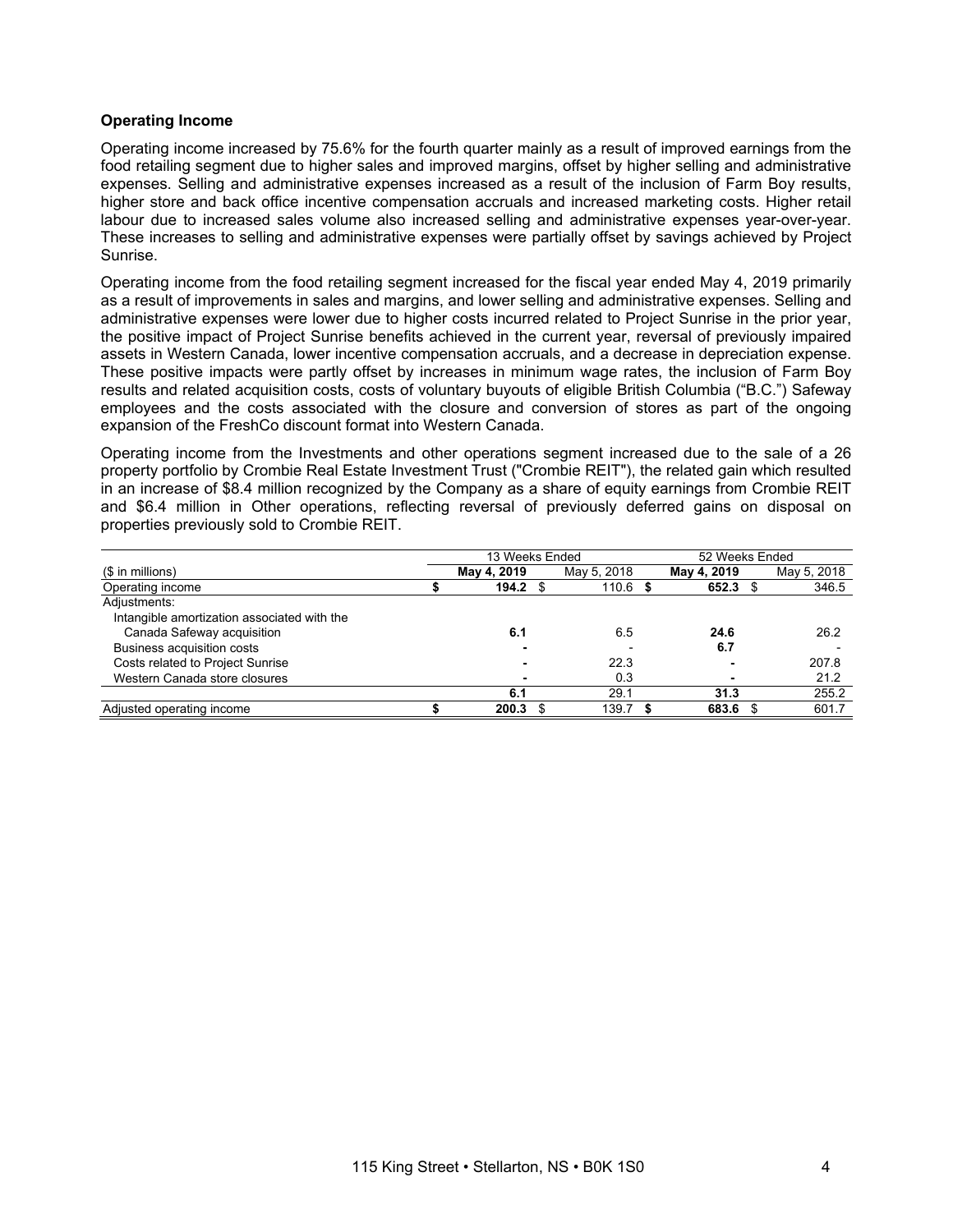## **EBITDA**

EBITDA increased for the fourth quarter substantively due to the same factors affecting operating income.

EBITDA increased for the fiscal year ended May 4, 2019 mainly as a result of the same factors affecting operating income, with the exception of the impact of depreciation expense.

|                                  |  | 13 Weeks Ended |             | 52 Weeks Ended |  |             |  |  |
|----------------------------------|--|----------------|-------------|----------------|--|-------------|--|--|
| (\$ in millions)                 |  | May 4, 2019    | May 5, 2018 | May 4, 2019    |  | May 5, 2018 |  |  |
| <b>EBITDA</b>                    |  | 300.1          | $217.8$ \$  | 1,069.5        |  | 785.7       |  |  |
| Adjustments:                     |  |                |             |                |  |             |  |  |
| Business acquisition costs       |  |                |             | 6.7            |  |             |  |  |
| Costs related to Project Sunrise |  |                | 22.3        |                |  | 207.8       |  |  |
| Western Canada store closures    |  |                | 0.3         |                |  | 21.2        |  |  |
|                                  |  |                | 22.6        | 6.7            |  | 229.0       |  |  |
| <b>Adjusted EBITDA</b>           |  | 300.1          | 240.4       | 1.076.2        |  | 1,014.7     |  |  |

#### **Income Taxes**

The effective income tax rate for the fourth quarter was 25.5% compared to 13.7% in the same quarter last year. The current quarter effective tax rate was lower than the statutory rate primarily due to capital gains on property dispositions, including the tax impact of the disposition of a 26 property portfolio by Crombie REIT and differing tax rates of various entities. The prior period's effective rate was lower than the statutory rate due to an internal reorganization that the Company undertook to simplify its corporate structure.

The effective income tax rate for the fiscal year ended May 4, 2019 increased to 25.7% compared to 23.8% in the prior year. The current year effective rate was lower than the statutory rate primarily due to capital gains on property dispositions noted above, and a decrease in tax liabilities related to unrecognized tax benefits. The prior period's effective rate was lower than the statutory rate due to an internal reorganization that the Company undertook to simplify its corporate structure.

## **Net Earnings**

|                                             | 13 Weeks Ended |     |             |     | 52 Weeks Ended |   |             |
|---------------------------------------------|----------------|-----|-------------|-----|----------------|---|-------------|
| (\$ in millions, except per share amounts)  | May 4, 2019    |     | May 5, 2018 |     | May 4, 2019    |   | May 5, 2018 |
| Net earnings $(1)$                          | 122.1          | \$  | 71.0        |     | 387.3          |   | 159.5       |
| EPS (fully diluted)                         | 0.45           | S   | 0.26        | S   | 1.42           | S | 0.59        |
| Adjustments (net of income taxes):          |                |     |             |     |                |   |             |
| Intangible amortization associated with the |                |     |             |     |                |   |             |
| Canada Safeway acquisition                  | 4.4            |     | 4.8         |     | 17.8           |   | 19.2        |
| Business acquisition costs                  |                |     |             |     | 4.9            |   |             |
| Costs related to Project Sunrise            |                |     | 17.0        |     |                |   | 150.1       |
| Western Canada store closures               |                |     | 0.2         |     |                |   | 15.5        |
|                                             | 4.4            |     | 22.0        |     | 22.7           |   | 184.8       |
| Adjusted net earnings <sup>(1)</sup>        | 126.5          | \$. | 93.0        | - 5 | 410.0          | S | 344.3       |
| Adjusted EPS (fully diluted)                | 0.46           | \$  | 0.35        |     | 1.50           |   | 1.27        |
| Diluted weighted average number of          |                |     |             |     |                |   |             |
| shares outstanding (in millions)            | 272.8          |     | 272.2       |     | 272.6          |   | 272.1       |

*(1) Net of non-controlling interest.*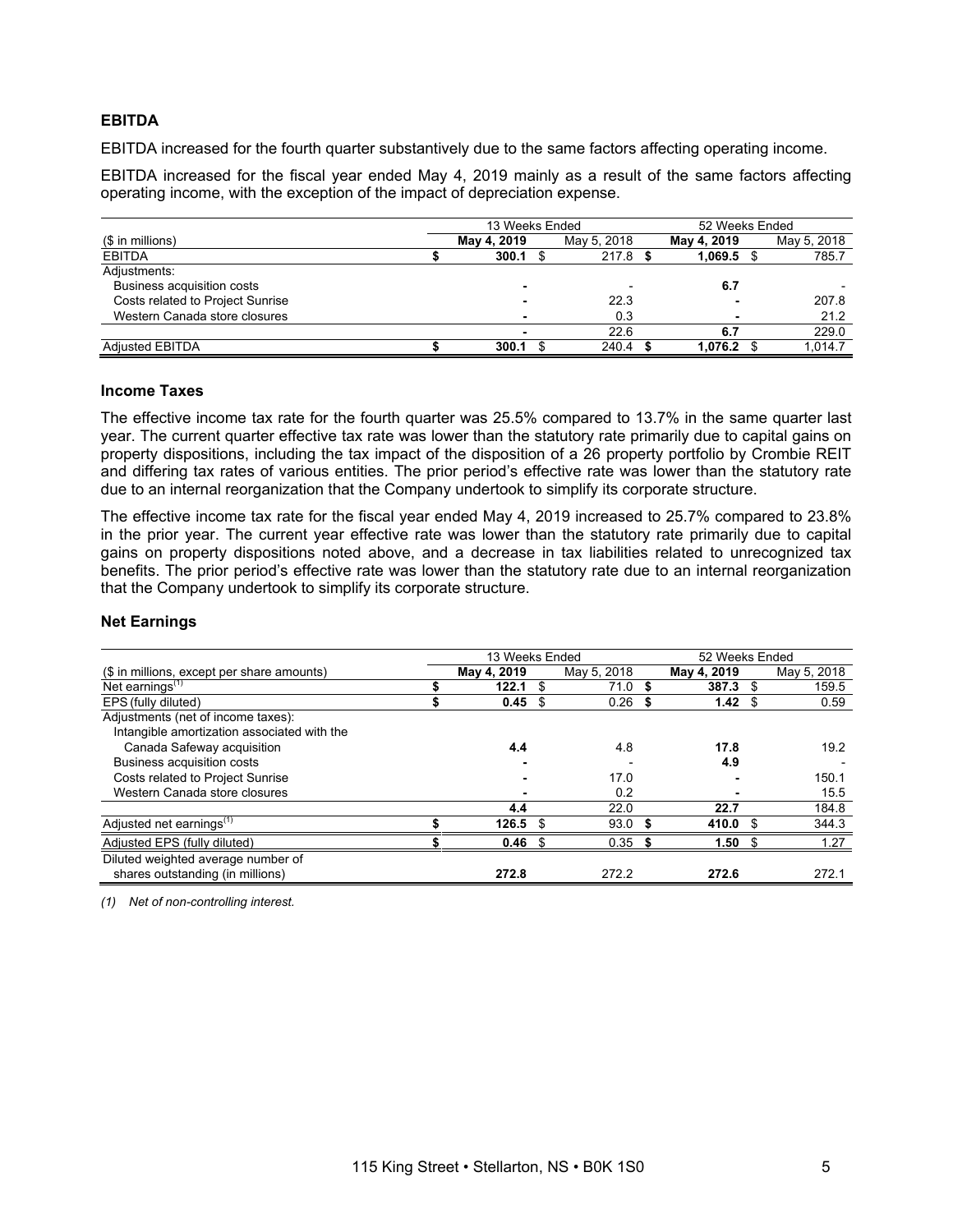## **Free Cash Flow**

|                                                       | 13 Weeks Ended     |                            | 52 Weeks Ended |  |                            |  |  |  |
|-------------------------------------------------------|--------------------|----------------------------|----------------|--|----------------------------|--|--|--|
| (\$ in millions)                                      | May 4, 2019        | May 5, 2018 <sup>(1)</sup> | May 4, 2019    |  | May 5, 2018 <sup>(1)</sup> |  |  |  |
| Cash flows from operating activities                  | 373.8 <sup>°</sup> | 313.5                      | 885.6 \$       |  | 879.7                      |  |  |  |
| Add: proceeds on disposal of property, equipment and  |                    |                            |                |  |                            |  |  |  |
| investment property                                   | 28.9               | 113.2                      | 89.7           |  | 217.2                      |  |  |  |
| Less: acquisitions of property, equipment, investment |                    |                            |                |  |                            |  |  |  |
| property and intangibles                              | (227.1)            | (84.0)                     | (434.6)        |  | (288.0)                    |  |  |  |
| Free cash flow $(1)$                                  | $175.6$ \$         | 342.7                      | 540.7          |  | 808.9                      |  |  |  |

*(1) Amounts have been restated to reflect the revised Free Cash Flow definition. See "Non-GAAP Financial Measures & Financial Metrics" section of this News Release.* 

Free cash flow decreased for the fourth quarter and fiscal year ended May 4, 2019 compared to the same periods last year primarily due to an increase in capital spending including renovations, construction of new stores, construction of an e-commerce fulfillment centre, the expansion of FreshCo into Western Canada as well as a decrease in proceeds on the sale of property. This was offset by improved cash flows from operations.

The Company invested \$434.6 million in capital expenditures in fiscal 2019. Excluding the impact of capital expenditures by companies acquired during the year, predominantly Farm Boy, the Company invested \$427.3 million which was in line with management's previously disclosed estimate of \$425.0 million. The Company expects to invest approximately \$600.0 million in its operations during fiscal 2020; this estimate includes capital estimates of approximately \$70.0 million related to expansion of the Farm Boy store network in Ontario.

## **FINANCIAL PERFORMANCE BY SEGMENT**

## **Food Retailing**

|                                      |   |         | 13 Weeks Ended |      |        |   | 52 Weeks Ended |    |          |    |        |  |
|--------------------------------------|---|---------|----------------|------|--------|---|----------------|----|----------|----|--------|--|
|                                      |   | May 4,  | May 5,         |      | ъ      |   | May 4,         |    | May 5,   |    | \$     |  |
| (\$ in millions)                     |   | 2019    | 2018           |      | Change |   | 2019           |    | 2018     |    | Change |  |
| Sales                                | S | 6.220.4 | \$<br>5.886.1  | - \$ | 334.3  | S | 25,142.0       | \$ | 24.214.6 | \$ | 927.4  |  |
| Gross profit                         |   | 1.577.5 | 1.451.3        |      | 126.2  |   | 6,083.6        |    | 5,900.5  |    | 183.1  |  |
| Operating income                     |   | 164.0   | 95.2           |      | 68.8   |   | 561.8          |    | 273.6    |    | 288.2  |  |
| Adjusted operating income            |   | 170.1   | 124.3          |      | 45.8   |   | 593.1          |    | 528.8    |    | 64.3   |  |
| <b>EBITDA</b>                        |   | 269.8   | 202.4          |      | 67.4   |   | 978.7          |    | 712.5    |    | 266.2  |  |
| <b>Adjusted EBITDA</b>               |   | 269.8   | 225.0          |      | 44.8   |   | 985.4          |    | 941.5    |    | 43.9   |  |
| Net earnings $(1)$                   |   | 93.0    | 59.9           |      | 33.1   |   | 316.5          |    | 116.5    |    | 200.0  |  |
| Adjusted net earnings <sup>(1)</sup> |   | 97.4    | 81.9           |      | 15.5   |   | 339.2          |    | 301.3    |    | 37.9   |  |

*(1) Net of non-controlling interest.* 

## **Investments and Other Operations**

|                                             | 13 Weeks Ended |        |  |        |  | 52 Weeks Ended |  |        |  |                   |  |        |
|---------------------------------------------|----------------|--------|--|--------|--|----------------|--|--------|--|-------------------|--|--------|
|                                             |                | May 4, |  | May 5, |  |                |  | May 4, |  | May 5.            |  |        |
| (\$ in millions)                            |                | 2019   |  | 2018   |  | Change         |  | 2019   |  | 2018              |  | Change |
| Crombie REIT                                |                | 22.9   |  | 10.8   |  | 12.1           |  | 63.6   |  | 39.5 <sup>5</sup> |  | 24.1   |
| Genstar                                     |                | 1.5    |  | 3.3    |  | (1.8)          |  | 23.4   |  | 33.9              |  | (10.5) |
| Other operations, net of corporate expenses |                | 5.8    |  | 1.3    |  | 4.5            |  | 3.5    |  | (0.5)             |  | 4.0    |
|                                             |                | 30.2   |  | 15.4   |  | 14.8           |  | 90.5   |  | 72.9              |  | 17.6   |

For the fourth quarter and fiscal year ended May 4, 2019, income from investments and other operations increased as a result of increased equity earnings from Crombie REIT due to higher gains on disposal of investment properties compared to the prior year, specifically the sale of a 26 property portfolio in the fourth quarter that contributed an additional \$8.4 million to the Company's equity earnings from Crombie REIT and \$6.4 million in Other operations, reflecting reversal of previously deferred gains on disposal on properties previously sold to Crombie REIT. This was partially offset by lower residential lot sales in Western Canada and a prior year bulk sale of development property in the U.S. that did not reoccur.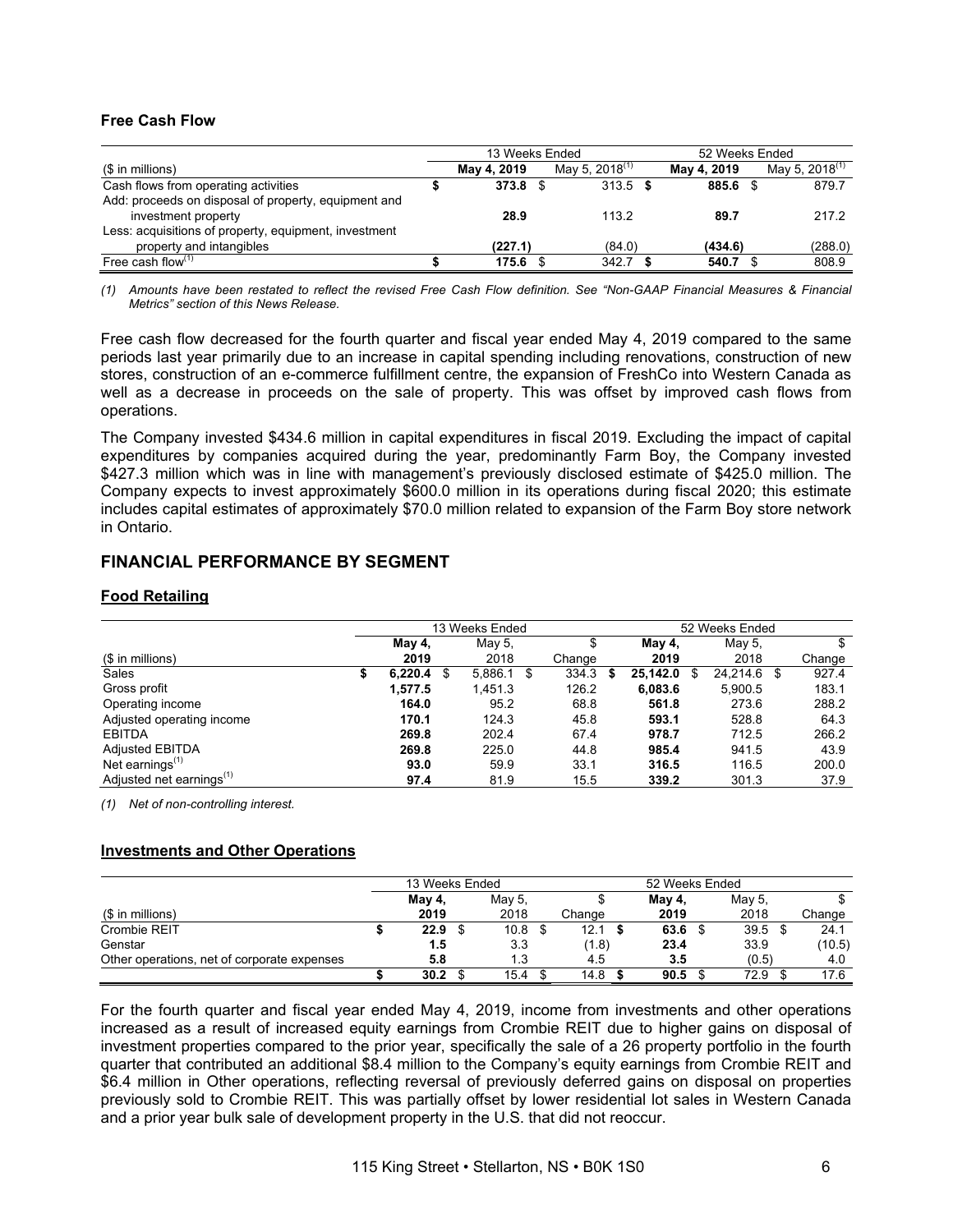# **CONSOLIDATED FINANCIAL CONDITION**

| (\$ in millions, except per share and ratio calculations) | May 4, 2019 <sup>(1)</sup> | May 5, 2018  | May 6, 2017 |
|-----------------------------------------------------------|----------------------------|--------------|-------------|
| Shareholders' equity, net of non-controlling interest     | $4.003.3$ \$               | $3.702.8$ \$ | 3.644.2     |
| Book value per common share <sup>(2)</sup>                | 14.72 S                    | $13.62$ \$   | 13.40       |
| Long-term debt, including current portion                 | 2.020.9 S                  | 1.666.9 \$   | 1,870.8     |
| Funded debt to total capital                              | 33.5%                      | 31.0%        | 33.9%       |
| Net funded debt to net total capital <sup>(2)</sup>       | 26.8%                      | 21.9%        | 31.3%       |
| Funded debt to adjusted EBITDA                            | 1.9x                       | 1.6x         | 2.3x        |
| Adjusted EBITDA to interest expense <sup>(2)</sup>        | 12.4x                      | 10.5x        | 7.7x        |
| Current assets to current liabilities                     | 1.0x                       | 0.8x         | 0.9x        |
| Total assets                                              | $9.602.4$ \$               | $8.662.0$ \$ | 8.695.5     |
| Total non-current financial liabilities                   | 2,838.1                    | 1.929.9      | 2,502.1     |

*(1) In the current year, Key Financial Condition Measures reflect the Farm Boy acquisition.* 

*(2) See "Non-GAAP Financial Measures & Financial Metrics" section of this News Release.* 

During fiscal 2019, Dominion Bond Rating Service ("DBRS") upgraded the trend for Sobeys Inc. ("Sobeys") from stable to positive. Debt ratings assigned by the two rating agencies at the end of the fiscal year are:

| <b>Rating Agency</b>      | <b>Credit Rating (Issuer rating)</b> | <b>Trend/Outlook</b> |
|---------------------------|--------------------------------------|----------------------|
| <b>DBRS</b>               | BB (high)                            | Positive             |
| Standard & Poor's ("S&P") | BB+                                  | Stable               |

On June 2, 2017, Sobeys established a senior, unsecured non-revolving credit facility for \$500 million. The facility bears floating interest tied to Canadian prime rate or bankers' acceptance rates. The facility was fully utilized on August 8, 2018 to repay long-term debt.

On December 5, 2018, Sobeys established a senior, unsecured non-revolving credit facility for \$400 million. The facility bears floating interest tied to Canadian prime rate or bankers' acceptance rates. The facility was fully utilized from December 10, 2018, with the proceeds used to fund part of the Farm Boy acquisition.

# **OTHER ITEMS**

## **Discount Expansion to Western Canada**

In fiscal 2018, Sobeys announced plans to expand its discount format to Western Canada and expects to convert up to 25% of its 255 Safeway and Sobeys full service format stores in Western Canada to its FreshCo discount format over the next five years. The first five Western Canada FreshCo stores opened in Spring 2019 – three in B.C. and two in Manitoba. An additional 13 stores are expected to open in B.C. throughout fiscal 2020.

#### **Labour Buyouts**

On January 29, 2019, the Company implemented a labour decision provided by a Special Officer appointed by the Government in B.C. The labour decision set terms that allow the Company to offer voluntary buyouts to B.C. Safeway employees. Employee buyouts provide flexibility and stability for the Company to better manage labour and operational costs. As a result, the Company expensed \$35 million in the third quarter of fiscal 2019 related to the cost of employee buyouts.

## **E-commerce**

On May 9, 2019, the Company unveiled *Voilà by Sobeys* and *Voilà par IGA*, the name and brand for its online grocery home delivery service for the Greater Toronto Area ("GTA"), Ottawa and cities in the province of Quebec. Sobeys, in partnership with Ocado Group plc ("Ocado"), an industry-leading grocery e-commerce company, is developing its first Customer Fulfillment Centre ("CFC") in the GTA with delivery to customers on track to test and soft launch in the Spring of 2020.

Empire also announced plans to launch *Voilà par IGA* and its second CFC in Montreal in 2021. The Company will lease the location from Crombie REIT and Crombie REIT will build the site to Empire's specifications.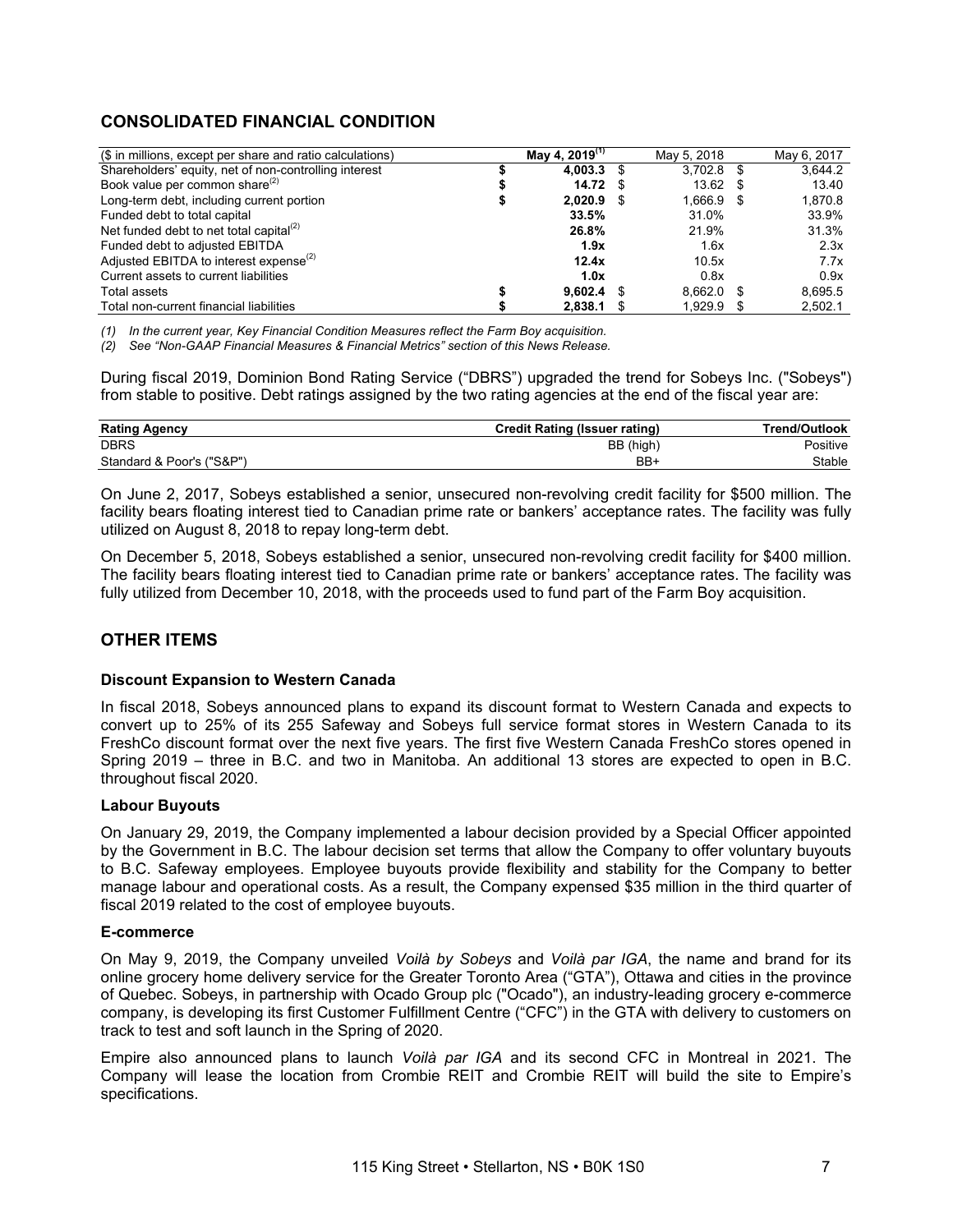*Voilà by Sobeys* will deliver a world class e-commerce experience to our customers while providing strong financial returns to Empire due to the efficiency of the central pick solution and the power of the Ocado software platform.

## **Business Acquisition**

On September 24, 2018, the Company, through a subsidiary, signed an agreement to acquire the business of Farm Boy, a food retailer with a network of 26 stores in Ontario, for a total purchase price of \$800 million. Following clearance of regulatory conditions, the transaction closed on December 10, 2018.

Farm Boy is managed as a separate company within Empire and Farm Boy's co-CEOs, together with members of the Farm Boy senior management team, have reinvested for a 12% interest of the continuing Farm Boy business. Concurrent with the reinvestment, the parties entered into put and call options including the options for Sobeys to acquire the remaining 12% at any time after five years following the acquisition date. As a result, a non-controlling interest has been recognized at the date of acquisition, as well as a financial liability of \$70 million, based on the present value of the amount payable on exercise of the noncontrolling interest put liability in accordance with IFRS 9 "Financial instruments".

The Company financed the transaction through a combination of cash on hand and a new \$400 million senior, unsecured non-revolving credit facility.

## **IFRS 16 – Leases**

In January 2016, the IASB issued IFRS 16, "Leases" ("IFRS 16"), which replaces IAS 17, "Leases" ("IAS 17") and related interpretations. The standard is effective for annual periods beginning on or after January 1, 2019. The impact of the standard will be reflected in the Company's financial statements for the first quarter of fiscal 2020, which runs from May 5, 2019 to August 3, 2019.

In accordance with the transition provisions in IFRS 16, the Company will adopt the standard using the modified retrospective approach, with the cumulative effect of initially applying the standard recognized as an adjustment to equity on transition. Prior period comparatives will not be restated.

IFRS 16 intends to align the presentation of leased assets more closely to owned assets. The adoption of IFRS 16 will have a material impact on the Company's consolidated financial statements, given the current real estate operating lease commitments held under IAS 17 as a lessee. This standard will not impact Empire's strategy, business operations, or cash flow generation.

On the balance sheets – a right-of-use asset and corresponding lease liability will be added. The expected range of impact on the balance sheets is increased liabilities of \$4.6 billion to \$4.8 billion and increased assets of \$4.0 billion to \$4.2 billion. These estimates have been updated from the third quarter disclosures to reflect changes in market discount rates as well as new leases and lease modifications incurred. The Company continues to finalize estimates and inputs into the calculations. The discount rate applied is based on the Company's estimated incremental borrowing rate as of the transition date of May 5, 2019.

In the statement of earnings – depreciation for right-of-use assets and finance expense on lease liabilities will be recognized in place of the current straight-line operating lease expense. This will have a significant impact on the calculation of EBITDA. Based on current estimates and information available, the Company does not expect application of the new standard to have a material impact on net earnings and earnings per share in fiscal 2020.

In the statement of cash flows – the Company will classify lease payments consistently with payments on other financial liabilities, with lease payments for principal and interest on the lease liability classified as financing cash flows instead of operating cash flows. Cash rent paid net for leases impacted by IFRS 16 was \$500.6 million for fiscal 2019.

For a more complete description of the impact of IFRS 16 on Empire, please see Empire's Management's Discussion & Analysis ("MD&A") for the fiscal year ended May 4, 2019.

Empire intends to host a conference call in July to further discuss the accounting policy changes under IFRS 16 and the impact of this standard on the Company.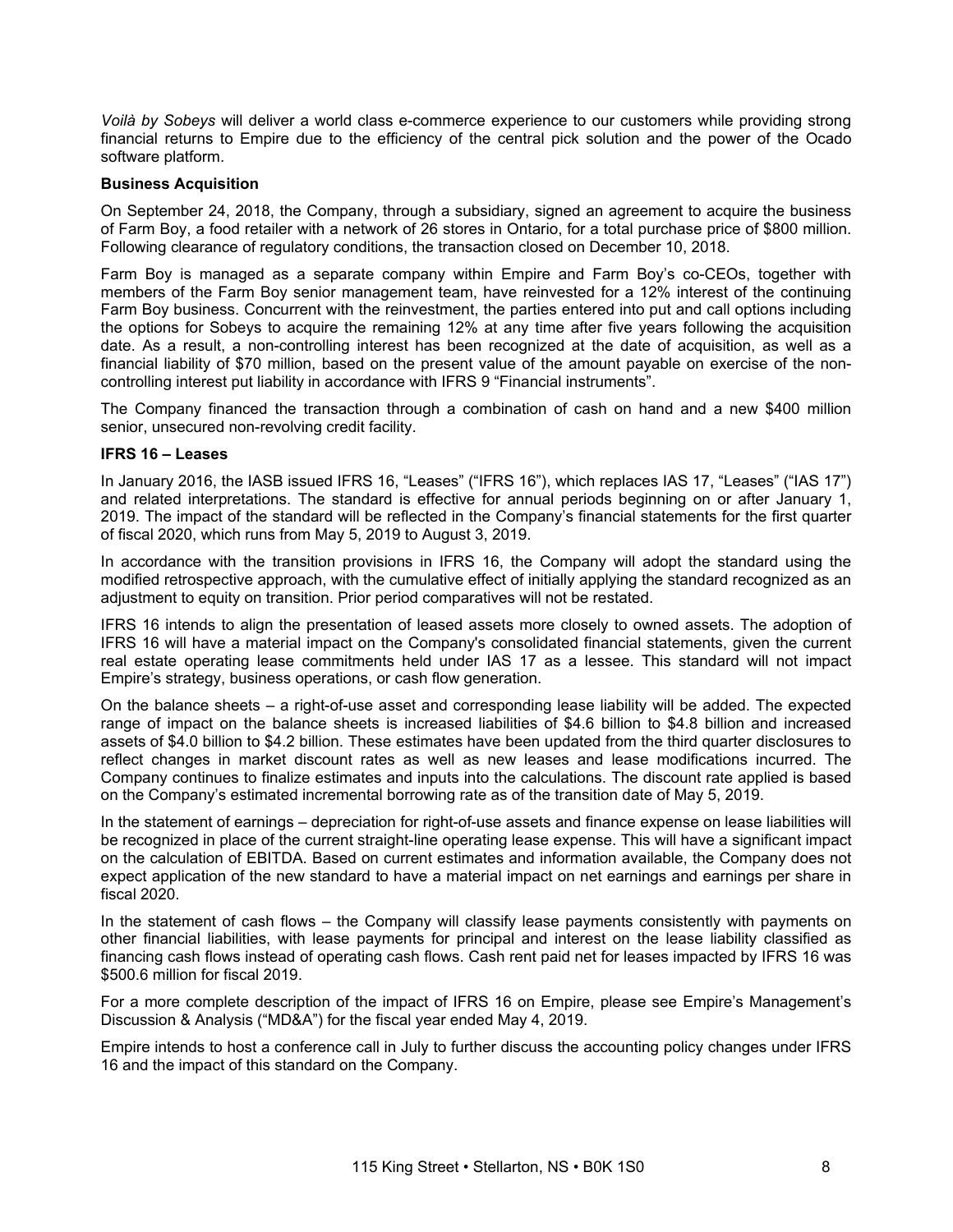## **FORWARD-LOOKING INFORMATION**

This document contains forward-looking statements which are presented for the purpose of assisting the reader to contextualize the Company's financial position and understand management's expectations regarding the Company's strategic priorities, objectives and plans. These forward-looking statements may not be appropriate for other purposes. Forward-looking statements are identified by words or phrases such as "anticipates", "expects", "believes", "estimates", "intends", "could", "may", "plans", "predicts", "projects", "will", "would", "foresees" and other similar expressions or the negative of these terms.

These forward-looking statements include, but are not limited to, the following items:

- The Company's expectations regarding the impact of Project Sunrise, including expected cost savings and efficiencies resulting from this transformation initiative, the expected timing of the realization of overall and fiscal 2020 in-year incremental benefits, and the expected \$50 million overachievement of the initial \$500 million target which could be impacted by several factors, including the execution and completion of category resets, time required by the Company to complete the project as well as the factors identified under the heading "Risk Management" in the fiscal 2019 annual MD&A;
- The impact on shareholder returns of a new three year strategic and financial roadmap which may be impacted by economic and competitive conditions, and outcome of current initiatives;
- The Company's plans to purchase for cancellation Non-Voting Class A shares under the normal course issuer bid which may be impacted by market and economic conditions, availability of sellers, changes in laws and regulations, and the results of operations;
- The Company's estimates regarding future capital expenditures which includes acquisitions of property, equipment and investment properties as well as additions to intangibles, which may be impacted by operating results and the economic environment;
- The FreshCo expansion in Western Canada, including the Company's expectations regarding future operating results and profitability, the amount and timing of expenses, and the number, location, feasibility and timing of conversions, all of which may be impacted by construction schedules and permits, the economic environment and labour relations; and
- The Company's expectations regarding the implementation of its online grocery home delivery service which may be impacted by the timing of launching the business, the overall customer response to the service and the performance of its business partner, Ocado.

By its nature, forward-looking information requires the Company to make assumptions and is subject to inherent risks, uncertainties and other factors which may cause actual results to differ materially from forward-looking statements made. For more information on risks, uncertainties and assumptions that may impact the Company's forward-looking statements, please refer to the Company's materials filed with the Canadian securities regulatory authorities, including the "Risk Management" section of the fiscal 2019 annual MD&A.

Although the Company believes the predictions, forecasts, expectations or conclusions reflected in the forward-looking information are reasonable, it can provide no assurance that such matters will prove correct. Readers are urged to consider the risks, uncertainties and assumptions carefully in evaluating the forwardlooking information and are cautioned not to place undue reliance on such forward-looking information. The forward-looking information in this document reflects the Company's current expectations and is subject to change. The Company does not undertake to update any forward-looking statements that may be made by or on behalf of the Company other than as required by applicable securities laws.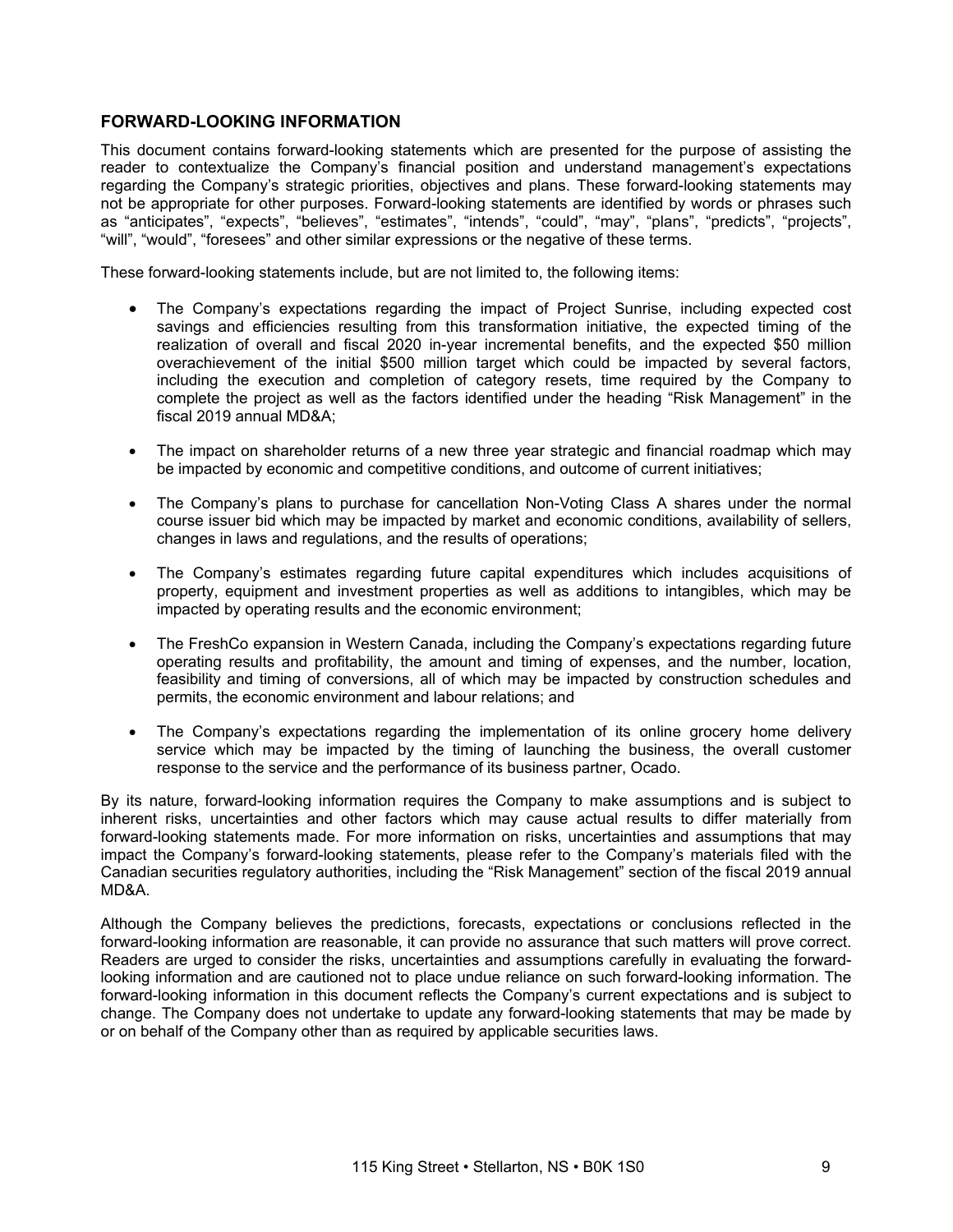## **NON-GAAP FINANCIAL MEASURES & FINANCIAL METRICS**

There are measures and metrics included in this news release that do not have a standardized meaning under generally accepted accounting principles ("GAAP") and therefore may not be comparable to similarly titled measures and metrics presented by other publicly traded companies. The Company includes these measures and metrics because it believes certain investors use these measures and metrics as a means of assessing financial performance.

Empire's definition of the non-GAAP terms are as follows:

- Same-store sales are sales from stores in the same location in both reporting periods. The current year same-store sales growth metrics reflect the acquisition of Farm Boy.
- Adjusted net earnings is net earnings, net of non-controlling interest, excluding certain items to better analyze trends in performance and financial results. These adjustments result in a truer economic representation of the underlying business on a comparative basis.
- Adjusted EPS (fully diluted) is calculated as adjusted net earnings divided by diluted weighted average number of shares outstanding.
- Free cash flow is calculated as cash flows from operating activities, plus proceeds on disposal of property, equipment and investment property, less acquisitions of property, equipment, investment property and intangibles.
- Gross profit is calculated as sales less cost of sales.
- Gross margin is gross profit divided by sales.
- Adjusted operating income is operating income excluding certain items to better analyze trends in performance. These adjustments result in a truer economic representation on a comparative basis.
- Earnings before interest, taxes, depreciation and amortization ("EBITDA") is calculated as net earnings before finance costs (net of finance income), income tax expense, and depreciation and amortization of intangibles.
- EBITDA margin is EBITDA divided by sales.
- Adjusted EBITDA is EBITDA excluding certain items to better analyze trends in performance. These adjustments result in a truer economic representation on a comparative basis.
- Adjusted EBITDA margin is adjusted EBITDA divided by sales.
- Book value per common share is shareholders' equity, net of non-controlling interest, divided by total common shares outstanding.
- Funded debt is all interest bearing debt, which includes bank loans, bankers' acceptances and longterm debt.
- Total capital is calculated as funded debt plus shareholders' equity, net of non-controlling interest.
- Funded debt to total capital ratio is funded debt divided by total capital.
- Net funded debt is calculated as funded debt less cash and cash equivalents.
- Net total capital is total capital less cash and cash equivalents.
- Net funded debt to net total capital ratio is net funded debt divided by net total capital.
- Funded debt to adjusted EBITDA ratio is funded debt divided by trailing four-quarter adjusted EBITDA.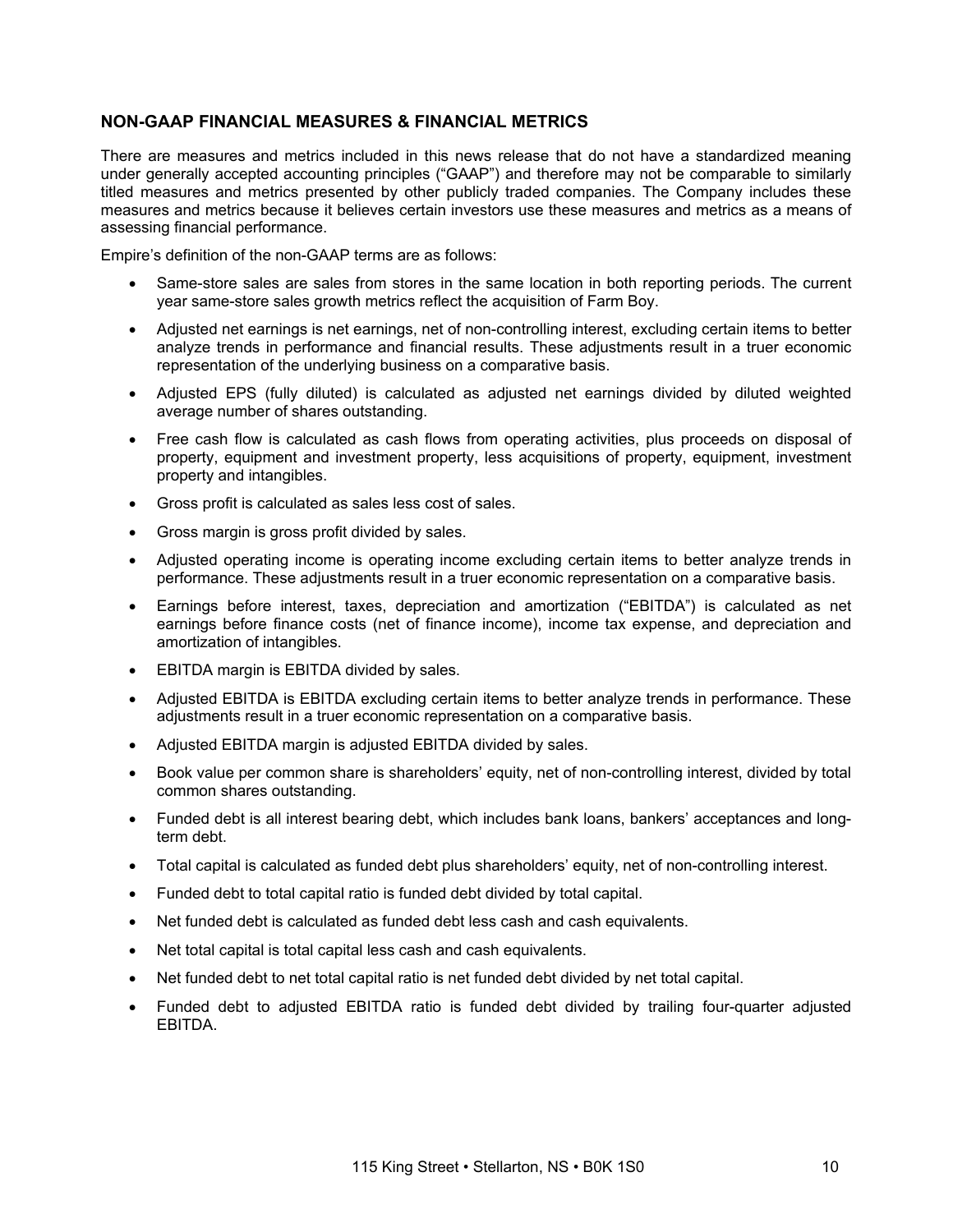- Interest expense is calculated as interest expense on financial liabilities measured at amortized cost plus losses on cash flow hedges reclassified from other comprehensive income or loss.
- Adjusted EBITDA to interest expense ratio is trailing four-quarter adjusted EBITDA divided by trailing four-quarter interest expense.

For a more complete description of Empire's non-GAAP measures and metrics, please see Empire's MD&A for the fiscal year ended May 4, 2019.

## **CONFERENCE CALL INFORMATION**

The Company will hold an analyst call on Thursday, June 27, 2019 beginning at 12:00 p.m. (Eastern Daylight Time) during which senior management will discuss the Company's financial results for the fourth quarter of fiscal 2019. To join this conference call, dial (888) 390-0546 outside the Toronto area or (416) 764-8688 from within the Toronto area. To secure a line, please call 10 minutes prior to the conference call; you will be placed on hold until the conference call begins. The media and investing public may access this conference call via a listen mode only. You may also listen to a live audiocast of the conference call by visiting the Company's website located at www.empireco.ca.

Replay will be available by dialing (888) 390-0541 and entering access code 530463 until midnight July 11, 2019, or on the Company's website for 90 days following the conference call.

## **SELECTED FINANCIAL INFORMATION**

The following unaudited quarterly and audited annual financial information has been prepared on a basis consistent with our audited consolidated financial statements for the year ended May 4, 2019. The information does not include all disclosures required by IFRS and should be read in conjunction with the Company's 2019 audited consolidated financial statements available at www.sedar.com or by accessing the Investor Centre section of the Company's website at www.empireco.ca.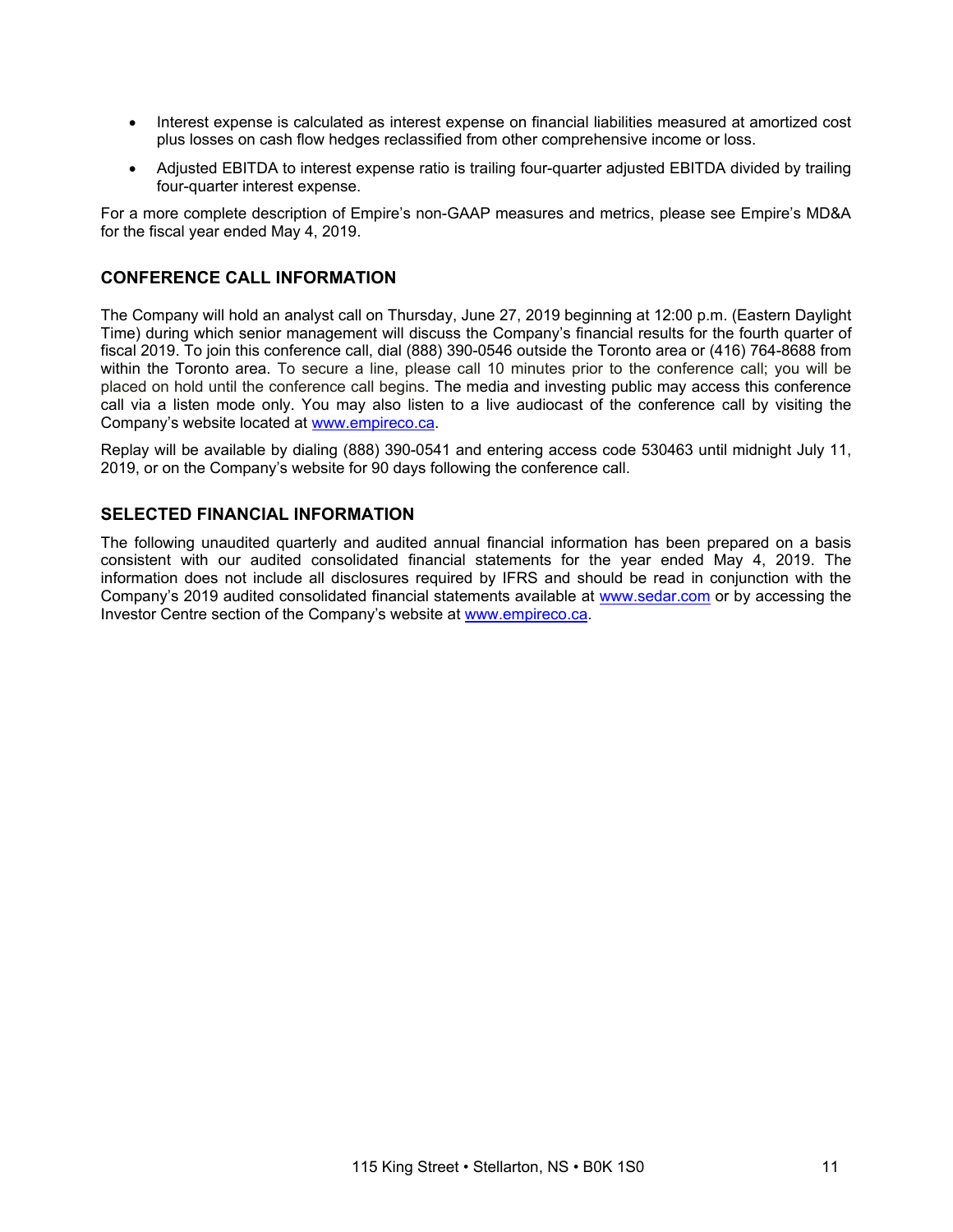| <b>Empire Company Limited</b><br><b>Consolidated Balance Sheets</b><br>As At | May 4            | May 5           |
|------------------------------------------------------------------------------|------------------|-----------------|
| (in millions of Canadian dollars)                                            | 2019             | 2018            |
| <b>ASSETS</b>                                                                |                  |                 |
| Current                                                                      |                  |                 |
| Cash and cash equivalents                                                    | \$<br>553.3      | \$<br>627.9     |
| Receivables                                                                  | 444.2            | 433.2           |
| Inventories                                                                  | 1,441.8          | 1,251.6         |
| Prepaid expenses                                                             | 134.1            | 126.8           |
| Loans and other receivables                                                  | 18.7             | 20.9            |
| Income taxes receivable                                                      | 27.9             | 15.2            |
| Assets held for sale                                                         | 19.5             | 20.4            |
|                                                                              | 2,639.5          | 2,496.0         |
| Loans and other receivables                                                  | 70.8             | 80.6            |
| Investments, at equity                                                       | 589.4            | 571.8           |
| Other assets                                                                 | 43.4             | 34.1<br>2,787.3 |
| Property and equipment<br>Investment property                                | 2,911.5<br>100.0 | 93.9            |
| Intangibles                                                                  | 1,062.0          | 842.0           |
| Goodwill                                                                     | 1,571.5          | 1,001.9         |
| Deferred tax assets                                                          | 614.3            | 754.4           |
|                                                                              | 9,602.4<br>\$    | \$<br>8,662.0   |
| <b>LIABILITIES</b>                                                           |                  |                 |
| Current                                                                      |                  |                 |
| Accounts payable and accrued liabilities                                     | \$<br>2,496.4    | \$<br>2,253.8   |
| Income taxes payable                                                         | 29.0             | 53.5            |
| Provisions                                                                   | 119.4            | 127.6           |
| Long-term debt due within one year                                           | 36.5             | 527.4           |
|                                                                              | 2,681.3          | 2,962.3         |
| Provisions                                                                   | 93.1             | 129.3           |
| Long-term debt                                                               | 1,984.4          | 1,139.5         |
| Other long-term liabilities                                                  | 269.0            | 158.6           |
| Employee future benefits                                                     | 286.1            | 361.2           |
| Deferred tax liabilities                                                     | 205.5            | 141.3           |
|                                                                              | 5,519.4          | 4,892.2         |
| <b>SHAREHOLDERS' EQUITY</b>                                                  |                  |                 |
| Capital stock                                                                | 2,042.6          | 2,039.5         |
| Contributed surplus                                                          | 25.2             | 22.9            |
| Retained earnings                                                            | 1,920.8          | 1,627.9         |
| Accumulated other comprehensive income                                       | 14.7             | 12.5            |
|                                                                              | 4,003.3          | 3,702.8         |
| Non-controlling interest                                                     | 79.7             | 67.0            |
|                                                                              | 4,083.0          | 3,769.8         |
|                                                                              | \$<br>9,602.4    | \$<br>8,662.0   |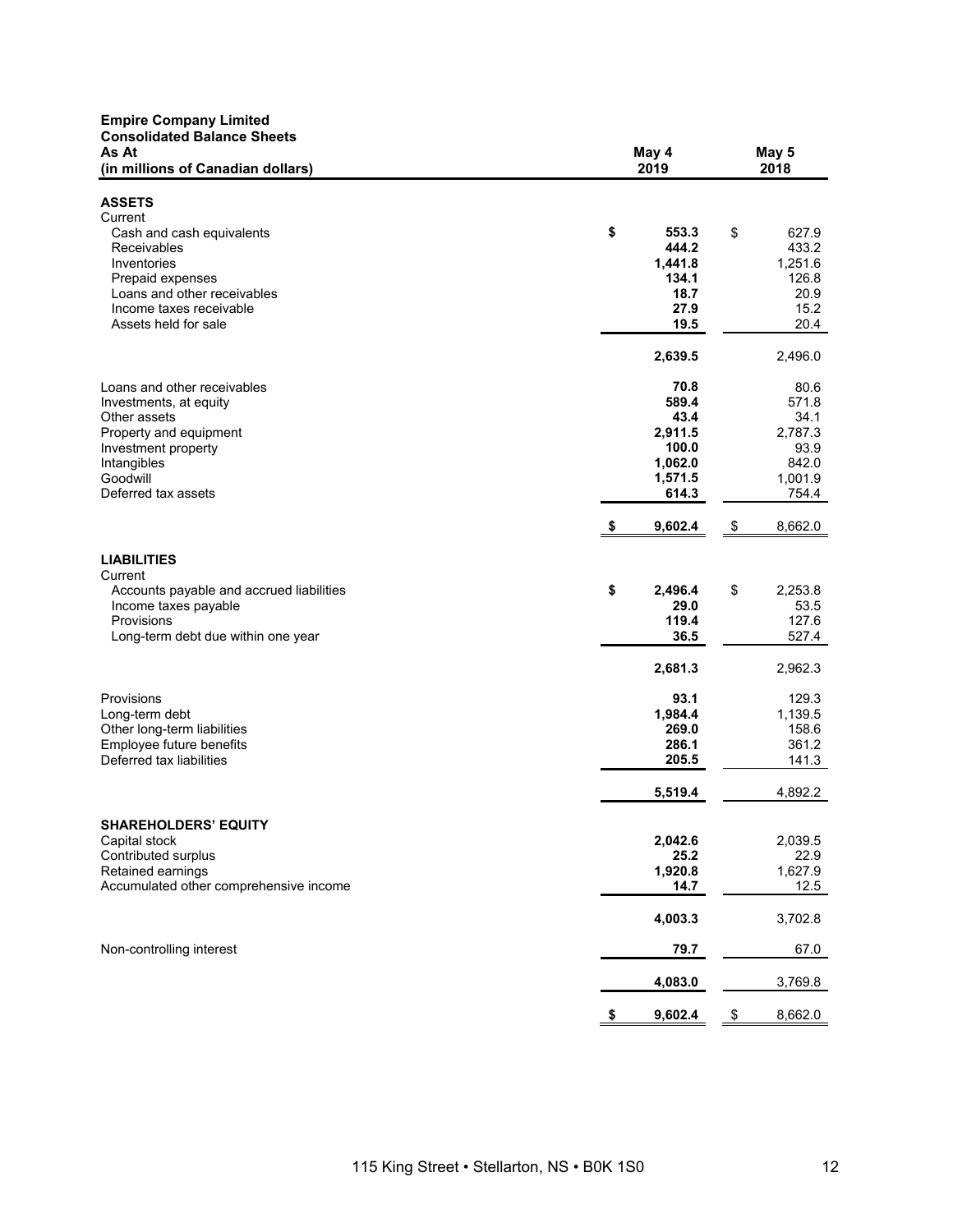| <b>Empire Company Limited</b><br><b>Consolidated Statements of Earnings</b>                     |          | Unaudited<br>13 Weeks Ended |          |                         |          | 52 Weeks Ended           |          |                          |  |  |  |
|-------------------------------------------------------------------------------------------------|----------|-----------------------------|----------|-------------------------|----------|--------------------------|----------|--------------------------|--|--|--|
| (in millions of Canadian dollars,<br>except share and per share amounts)                        |          | May 4<br>2019               |          | May 5<br>2018           |          | May 4<br>2019            |          | May 5<br>2018            |  |  |  |
| Sales<br>Other income<br>Share of earnings from investments, at equity                          | \$       | 6,220.4<br>24.2<br>24.4     | \$       | 5,886.1<br>22.6<br>14.4 | \$       | 25,142.0<br>68.3<br>87.9 | \$       | 24,214.6<br>61.2<br>74.3 |  |  |  |
| Operating expenses<br>Cost of sales<br>Selling and administrative expenses                      |          | 4,642.9<br>1,431.9          |          | 4,434.8<br>1,377.7      |          | 19,058.4<br>5,587.5      |          | 18,314.1<br>5,689.5      |  |  |  |
| Operating income                                                                                |          | 194.2                       |          | 110.6                   |          | 652.3                    |          | 346.5                    |  |  |  |
| Finance costs, net                                                                              |          | 21.2                        |          | 25.4                    |          | 91.6                     |          | 110.5                    |  |  |  |
| Earnings before income taxes                                                                    |          | 173.0                       |          | 85.2                    |          | 560.7                    |          | 236.0                    |  |  |  |
| Income tax expense                                                                              |          | 44.1                        |          | 11.7                    |          | 144.3                    |          | 56.2                     |  |  |  |
| Net earnings                                                                                    | S        | 128.9                       | \$       | 73.5                    | \$       | 416.4                    | \$       | 179.8                    |  |  |  |
| Earnings for the period attributable to:<br>Non-controlling interest<br>Owners of the Company   | \$       | 6.8<br>122.1                | \$       | 2.5<br>71.0             | S        | 29.1<br>387.3            | \$       | 20.3<br>159.5            |  |  |  |
|                                                                                                 | \$       | 128.9                       | \$       | 73.5                    | \$       | 416.4                    | \$       | 179.8                    |  |  |  |
| Earnings per share<br><b>Basic</b><br><b>Diluted</b>                                            | \$<br>\$ | 0.45<br>0.45                | \$<br>\$ | 0.26<br>0.26            | \$<br>\$ | 1.42<br>1.42             | \$<br>\$ | 0.59<br>0.59             |  |  |  |
| Weighted average number of common shares<br>outstanding, in millions<br>Basic<br><b>Diluted</b> |          | 271.9<br>272.8              |          | 271.8<br>272.2          |          | 271.9<br>272.6           |          | 271.8<br>272.1           |  |  |  |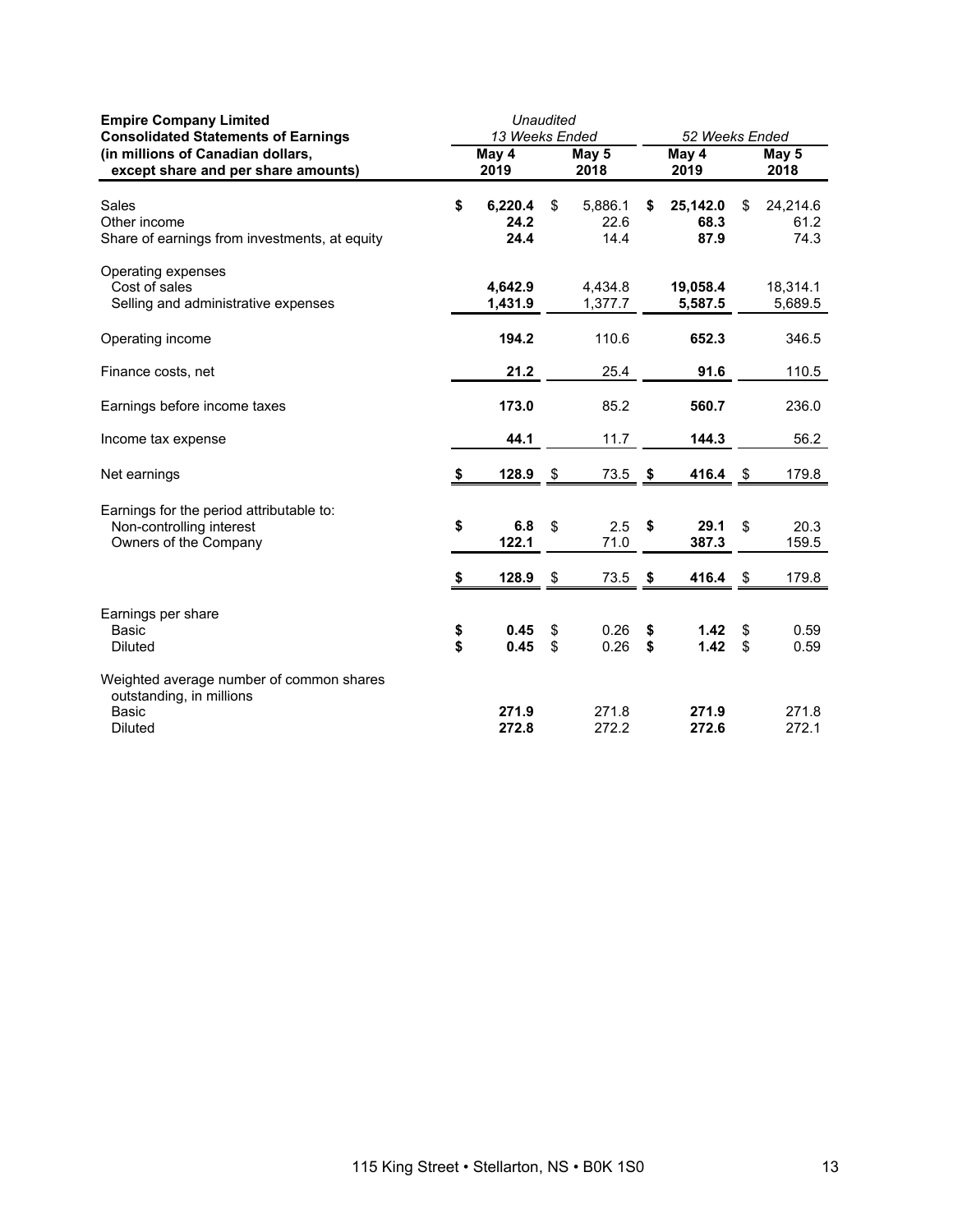|                                                                               | Unaudited                       |         |     |               |    |                                 |      |               |  |
|-------------------------------------------------------------------------------|---------------------------------|---------|-----|---------------|----|---------------------------------|------|---------------|--|
| <b>Empire Company Limited</b><br><b>Consolidated Statements of Cash Flows</b> | 13 Weeks Ended<br>May 4<br>2019 |         |     |               |    | 52 Weeks Ended<br>May 4<br>2019 |      |               |  |
| (in millions of Canadian dollars)                                             |                                 |         |     | May 5<br>2018 |    |                                 |      | May 5<br>2018 |  |
|                                                                               |                                 |         |     |               |    |                                 |      |               |  |
| <b>Operations</b>                                                             |                                 |         |     |               |    |                                 |      |               |  |
| Net earnings                                                                  | \$                              | 128.9   | \$  | 73.5          | \$ | 416.4                           | \$   | 179.8         |  |
| Adjustments for:                                                              |                                 |         |     |               |    |                                 |      |               |  |
| Depreciation                                                                  |                                 | 84.7    |     | 85.6          |    | 333.0                           |      | 351.8         |  |
| Income tax expense                                                            |                                 | 44.1    |     | 11.7          |    | 144.3                           |      | 56.2          |  |
| Finance costs, net                                                            |                                 | 21.2    |     | 25.4          |    | 91.6                            |      | 110.5         |  |
| Amortization of intangibles                                                   |                                 | 21.2    |     | 21.6          |    | 84.2                            |      | 87.4          |  |
| Net gain on disposal of assets                                                |                                 | (19.0)  |     | (17.5)        |    | (48.9)                          |      | (37.3)        |  |
| Impairment of non-financial assets, net                                       |                                 |         |     | 2.0           |    | (31.3)                          |      | 9.2           |  |
| Amortization of deferred items                                                |                                 | 0.1     |     | 1.1           |    | 1.8                             |      | 7.2           |  |
| Equity in earnings of other entities, net of                                  |                                 |         |     |               |    |                                 |      |               |  |
| distributions received                                                        |                                 | (7.8)   |     | 21.7          |    | (8.6)                           |      | 69.1          |  |
| Employee future benefits                                                      |                                 | (1.2)   |     | 1.6           |    | (8.8)                           |      | 1.5           |  |
| (Decrease) increase in long-term lease obligation                             |                                 | (4.8)   |     | 1.2           |    | 2.8                             |      | 11.2          |  |
| (Decrease) increase in long-term provisions                                   |                                 | (12.6)  |     | (7.0)         |    | (41.9)                          |      | 15.8          |  |
| Equity based compensation, net                                                |                                 | 2.1     |     | 1.7           |    | 6.7                             |      | 6.9           |  |
| Net change in non-cash working capital                                        |                                 | 146.6   |     | 112.5         |    | 16.5                            |      | 88.1          |  |
| Income taxes paid, net                                                        |                                 | (29.7)  |     | (21.6)        |    | (72.2)                          |      | (77.7)        |  |
| Cash flows from operating activities                                          |                                 | 373.8   |     | 313.5         |    | 885.6                           |      | 879.7         |  |
|                                                                               |                                 |         |     |               |    |                                 |      |               |  |
| <b>Investment</b>                                                             |                                 |         |     |               |    |                                 |      |               |  |
| Property, equipment and investment property                                   |                                 |         |     |               |    |                                 |      |               |  |
| purchases                                                                     |                                 | (219.4) |     | (76.1)        |    | (411.1)                         |      | (239.8)       |  |
| Additions to intangibles                                                      |                                 | (7.7)   |     | (7.9)         |    | (23.5)                          |      | (48.2)        |  |
| Proceeds on disposal of assets                                                |                                 | 28.9    |     | 113.2         |    | 89.7                            |      | 217.2         |  |
| Loans and other receivables                                                   |                                 | 6.0     |     | (0.4)         |    | 12.0                            |      | 6.1           |  |
| Other assets and other long-term liabilities                                  |                                 | 6.9     |     | 3.7           |    | 9.2                             |      | 2.9           |  |
| Business acquisitions, net of cash acquired                                   |                                 | (0.8)   |     | (0.6)         |    | (778.6)                         |      | (3.8)         |  |
| Interest received                                                             |                                 | 3.9     |     | 1.2           |    | 8.3                             |      | 1.9           |  |
| Proceeds on redemption of investment                                          |                                 |         |     |               |    |                                 |      | 24.3          |  |
| Cash flows (used in) from investing activities                                |                                 | (182.2) |     | 33.1          |    | (1,094.0)                       |      | (39.4)        |  |
|                                                                               |                                 |         |     |               |    |                                 |      |               |  |
| <b>Financing</b>                                                              |                                 |         |     |               |    |                                 |      |               |  |
| Issue of long-term debt                                                       |                                 | 10.1    |     | 8.4           |    | 58.3                            |      | 63.7          |  |
| Repayment of long-term debt and credit facility                               |                                 | (14.9)  |     | (120.3)       |    | (605.2)                         |      | (313.2)       |  |
| Advances on credit facilities                                                 |                                 |         |     |               |    | 900.0                           |      | 43.1          |  |
| Interest paid                                                                 |                                 | (30.5)  |     | (35.4)        |    | (90.9)                          |      | (87.4)        |  |
| Acquisition of shares held in trust                                           |                                 | (0.1)   |     | (0.1)         |    | (0.1)                           |      | (0.1)         |  |
| Dividends paid, common shares                                                 |                                 | (30.0)  |     | (28.5)        |    | (119.5)                         |      | (114.0)       |  |
| Non-controlling interest                                                      |                                 | 0.3     |     | (0.9)         |    | (8.8)                           |      | (11.8)        |  |
| Cash flows (used in) from financing activities                                |                                 | (65.1)  |     | (176.8)       |    | 133.8                           |      | (419.7)       |  |
| Increase (decrease) in cash and cash equivalents                              |                                 | 126.5   |     | 169.8         |    | (74.6)                          |      | 420.6         |  |
| Cash and cash equivalents, beginning of period                                |                                 | 426.8   |     | 458.1         |    | 627.9                           |      | 207.3         |  |
| Cash and cash equivalents, end of period                                      | \$                              | 553.3   | -\$ | 627.9 \$      |    | 553.3                           | - \$ | 627.9         |  |